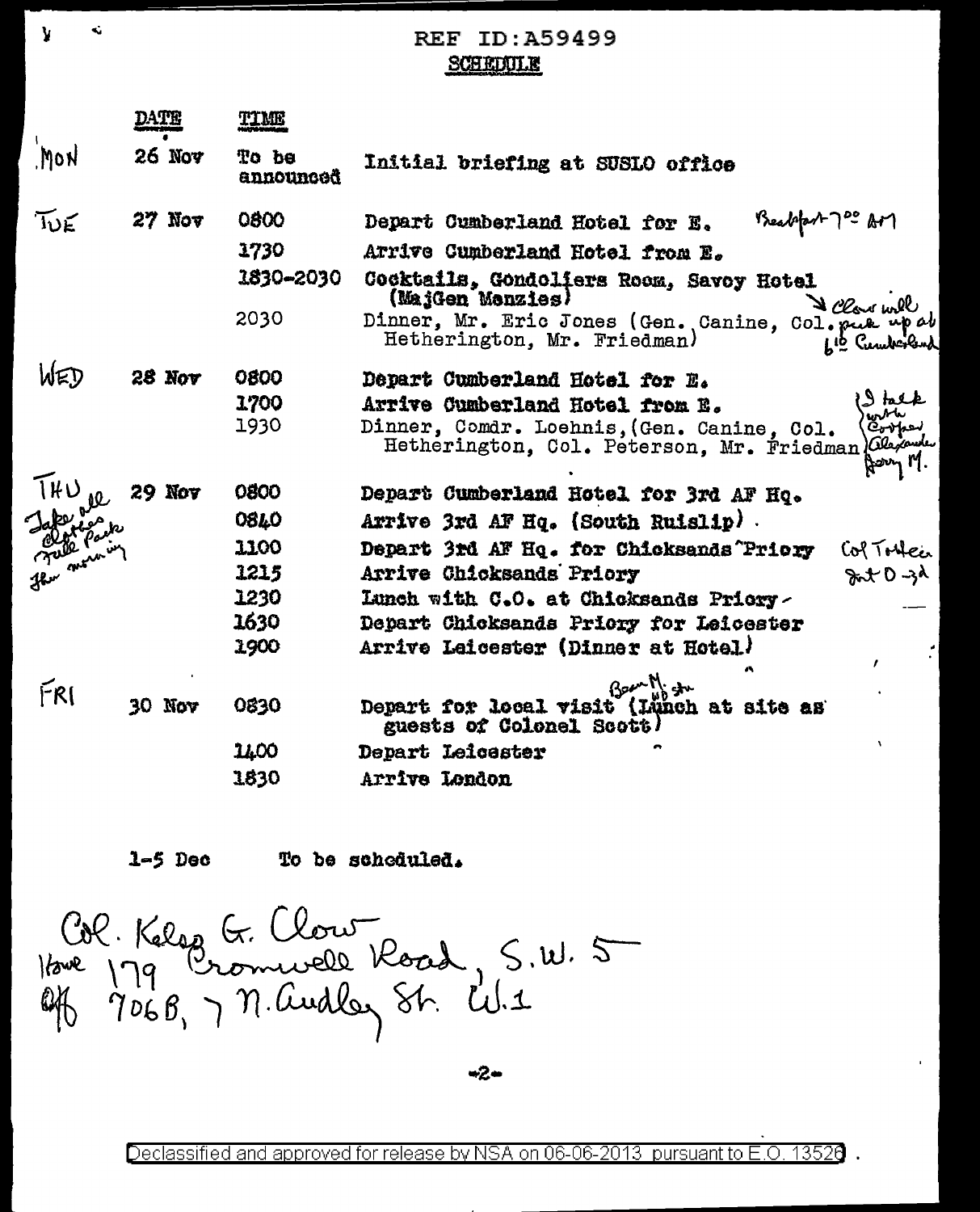Last

REF ID:A59499

 $\mathbf{v}$ 

 $\bullet$ 

AFSA<br>15 November 1951

## RESTRICTED<br>TITNERAKI FOR EUROPEAN TRIP

|      |               | Day of                  | <b>Arrive</b><br>œ |                     | <b>Local</b>    | Mode<br>of       | <b>Estimated</b> | <b>Estimated</b><br>Time |
|------|---------------|-------------------------|--------------------|---------------------|-----------------|------------------|------------------|--------------------------|
| Date |               | Week                    | <b>Depart</b>      | Place               | Time            | <b>Travel</b>    | Mileage          | Enroute                  |
|      | $16$ Nov      | Friday                  | Depart             | Washington, D. C.   | 1200            | <b>MATS 0-97</b> | 2341 RM          | 10:05                    |
| 17   | Nov           | Saturday                | Arrive             | Terceira, Azores    | 0105            |                  |                  |                          |
| 17   | Nov           | Saturday                | Depart             | Terceira, Azores    | 0305            | MATS C=97        | 1111 NM          | 7ඃ20                     |
| 17   | Nov           | Saturday                | Arrive             | Paris, France       | 1325            |                  |                  |                          |
| 17   | Nov           | Saturday                | Depart             | Paris, France       | 1455            | MATS C-97        | 255 IM           | 1:30                     |
| 17   | NOV           | Saturday                | Arrive             | Frankfurt, Germany  | 1625            |                  |                  |                          |
| 19   | Nov           | Monday                  | <b>Depart</b>      | Frankfurt, Germany  | 0800            | <b>Staff Car</b> | 20 SM            | 1:00                     |
| 19   | Nov           | Monday                  | Arrive             | Wiesbaden, Germany  | 0900            |                  |                  |                          |
| 19   | Nov           | Monday                  | Depart             | Wiesbaden, Germany  | 11,00           | Staff Car        |                  |                          |
| 19   | Nov           | Monday                  | <b>Arrive</b>      | Darmstadt, Germany  | 1200            |                  |                  |                          |
| 19   | Nov           | <b>Monday</b>           | Depart             | Darmstadt, Germany  | 1730            | Staff Car        |                  |                          |
| 19   | <b>Nov</b>    | Monday                  | Arrive             | Frankfurt, Germany  | 1815            |                  |                  |                          |
|      | 20 Nov        | Tuesday                 | <b>Depart</b>      | Frankfurt, Germany  | 0800            | $0 - 17$         |                  |                          |
| 20   | Nov           | Tuesday                 | Arrive             | Nuremberg, Germany  | 0910            |                  |                  |                          |
| 20.  | Nov           | Tuesday                 | <b>Depart</b>      | Nuremberg, Germany  | 0915            | Staff Car        |                  |                          |
| 20   | Nov           | Tuesday                 | Arrive             | Herzo Base, Germany | 0955            |                  |                  |                          |
| 20   | Nov           | Tuesday                 | Depart             | Herzo Base, Germany | 1500            | Staff Car        |                  |                          |
|      | 20 Nov        | Tuesday                 | Arrive             | Nuremberg, Germany  | 1545            |                  |                  |                          |
|      | 20 Nov        | Tuesday                 | <b>Depart</b>      | Nuremberg, Germany  | $1600$ $0 - 17$ |                  |                  |                          |
|      | 20 Nov        | Tuesday                 | Axxive             | Frankfurt, Germany  | 1710            |                  |                  |                          |
|      | <b>21 Nov</b> | Wednesday Depart        |                    | Frankfurt, Germany  | 1300            | Staff Car        |                  |                          |
|      | 21 Nov        | Wednesday Arrive        |                    | Giessen, Germany    | 1430            |                  |                  |                          |
|      | 21 Nov        | <b>Wednesday Depart</b> |                    | Giessen, Germany    | 1600            |                  |                  |                          |
|      |               |                         |                    | RESTRICTED          |                 |                  |                  |                          |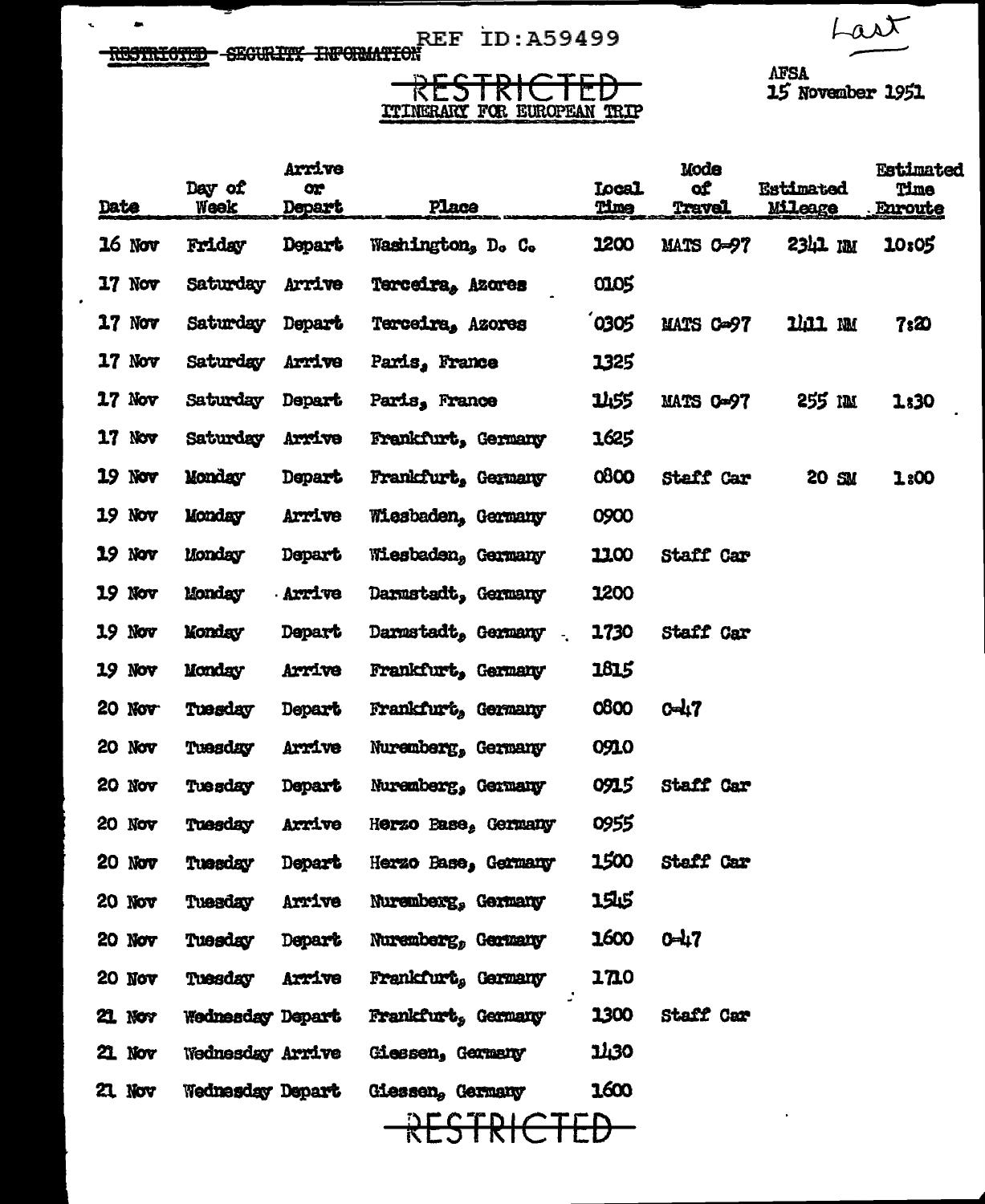**REF ID:A59499** 

RESTRICTED AFSA AFSA

 $\mathbf{r}^{\prime}$  ,  $\mathbf{r}^{\prime}$  ,  $\mathbf{r}^{\prime}$ 

 $\mathbf{L}$ 

|      |               |                    | Arrive            |                                  |                                  | <b>Mode</b>         |                    | <b>Retimated</b> |
|------|---------------|--------------------|-------------------|----------------------------------|----------------------------------|---------------------|--------------------|------------------|
|      |               | Day of             | œ                 |                                  | Local                            | of                  | <b>Estimated</b>   | Time             |
| Date |               | Week               | <b>Depart</b>     | Place                            | Time                             | <b>Travel</b>       | <b>Mileage</b>     | Enroute          |
|      | 21 Nov        | Wednesday Arrive   |                   | Frankfurt, Germany               | 1730                             |                     |                    |                  |
|      | 22 Nov        | Thursday           | <b>Depart</b>     | Frankfurt, Germany               | 0600                             | <b>Staff Car</b>    |                    |                  |
|      | $22$ Nov      | Thursday           | Arrive            | Heilbronn, Germany               | 1120                             |                     |                    |                  |
|      | 22 Nov        | Thursday           | Depart            | Heilbronn, Germany               | <b>1400</b>                      | Staff Car           |                    |                  |
|      | <b>22 Nov</b> | Thursday           | Arrive            | Munich, Germany                  | 1650                             |                     |                    |                  |
|      | 23 Nov        | Friday             | Depart            | Munich, Germany                  | 0800                             | Staff Car           | 28<br>$\mathbf{S}$ | t45              |
|      | 23 Nov        | Friday             | Arrive            | Scheyern, Germany                | 0845                             |                     |                    |                  |
|      | $23$ Nov      | Friday             | Depart            | Scheyern, Germany                | $\frac{1045}{3200}$              | Staff Car           | 28<br>SM           | كبلاء            |
|      | $23$ Nov      | Prider             | <del>Arrive</del> | <del>Funich, Germany</del>       | 1215                             |                     |                    |                  |
|      | 23 Nov        | Friday             | <b>Depart</b>     | Munich, Germany                  | 1400                             | <b>C-47</b>         | 30 S.M             | 815              |
|      | 23 Nov        | Friday             | Arrive            | Landsberg, Germany               | 3425-1245                        |                     |                    |                  |
|      | 23 Nov        | Friday             | Depart            | Landsberg, Germany               | $15.45$<br>$16.5$                | $0 - 17$            | 102<br>SJ.         | <b>slıO</b>      |
|      | 23 Nov        | Friday<br>Safurday | Arrive            | Salaburg, Austria                | 1630<br><del>165</del> 5<br>1045 |                     |                    |                  |
|      | 24 Nov        | Friday             | Depart            | Salzburg, Austria                | 2200                             | <b>C-47</b>         | 68<br>SM.          | 830              |
|      | 24/16k        | Sztürday           | Arrîve            | Linz, Austria                    | 1130                             |                     |                    |                  |
|      | 24 Nov        | Saturday           | Depart            | <del>Austria</del><br>minz,      |                                  | Staff<br><u>Com</u> | 17 <sub>5M</sub>   | 830              |
|      | $24$ Nov      | Saturday Arrive    |                   | Weils,<br>Austria<br>12nd        | æ.                               |                     |                    |                  |
|      | $2\mu$ Nov    |                    |                   | weather<br>Austria               | 1530                             |                     | <u> 17 SK</u>      |                  |
|      |               | Sahurdar           | Krive             | $\text{Liars}_\theta$<br>Austria | 1600                             |                     |                    |                  |
|      |               | Satúrdáv           | Depart            | linz, Austria                    | 1615<br>1400                     | <del>0-47</del>     | <b>29.0.8%</b>     | 1130             |
|      | $24$ Nov      | Saturday           | Arrive            | Wiesbaden, Germany               | <b>1745</b>                      |                     |                    |                  |
|      | 25 Nov        | Sunday             | Depart            | Wiesbaden, Germany               | 0930                             | $0 - 47$            |                    |                  |

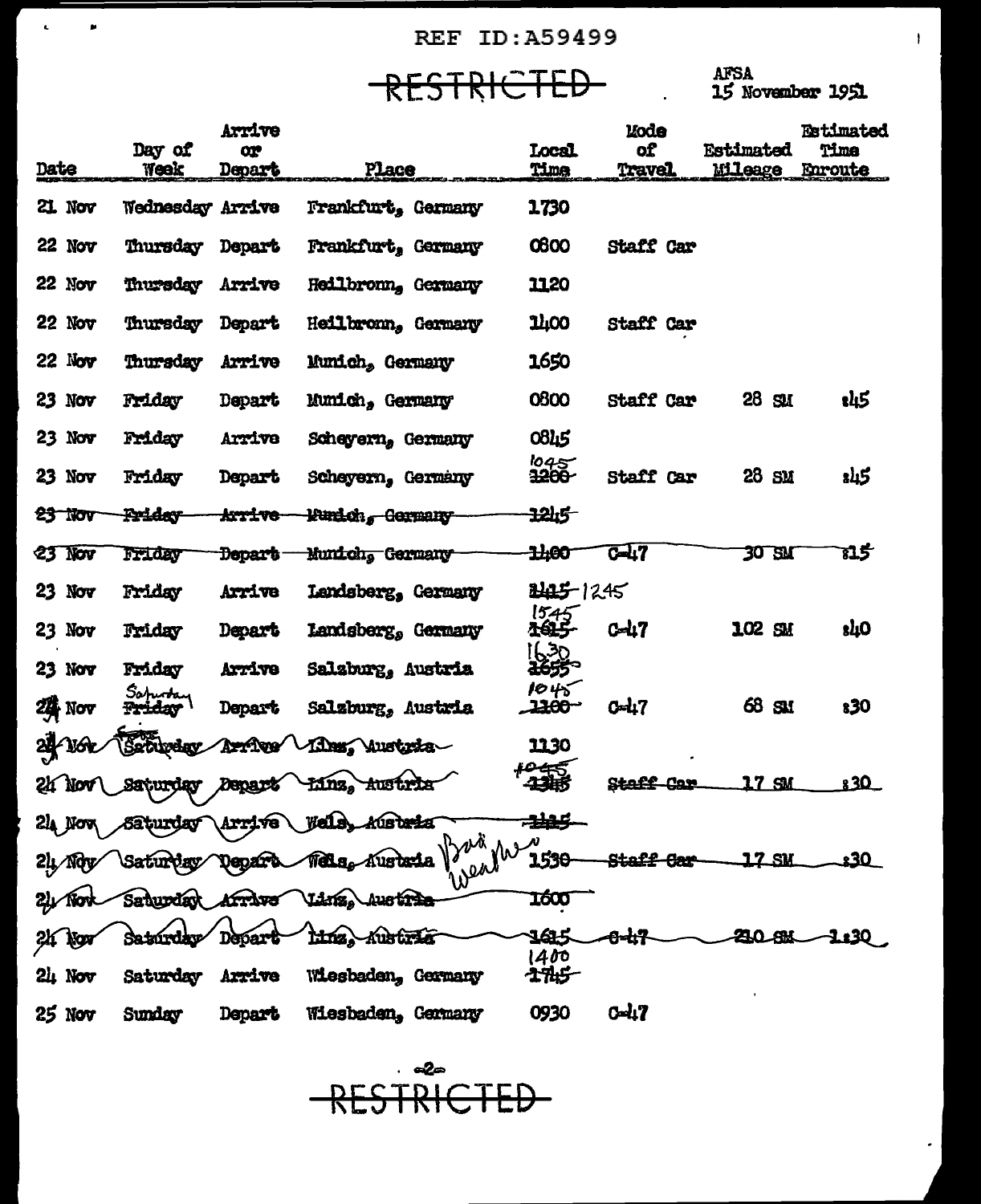**REF ID: A59499** 

RESTRICTED.

.<br>.ea → (s.

 $\overline{a}$ 

AFSA<br>13 November 1951

|                |                         |                  | <b>Arrive</b>          |                                       |                     | Mode                   |                   | <b>Estimated</b> |
|----------------|-------------------------|------------------|------------------------|---------------------------------------|---------------------|------------------------|-------------------|------------------|
|                |                         | Day of           | OP.                    |                                       | <b>Local</b>        | of.                    | <b>Estime ted</b> | Time             |
| <b>Date</b>    |                         | <b>Week</b>      | <b>Depart</b>          | Place                                 | Time<br>1120        | Travel                 | <b>Mileage</b>    | <b>Enroute</b>   |
| 25 Nov         |                         | Sunday           | Arrive                 | Hamburg, Germany                      | $-1005$             |                        |                   |                  |
| 25_<br>75 y    | Nov                     | Sunday<br>ŀ.     | Depart<br>arrive       | Hamburg, Germany<br>Bremen            | 1680<br>164年        | C-47<br>SI-46 C-1      | 65 SM             | s25              |
| 25 Nov<br>مکر^ | $\mathbf{v}_\mathrm{f}$ | Sunday<br>Mondan | Arrive                 | Bremerhaven, Germany                  | 瓣                   | Staff far              |                   |                  |
| <b>26 Nov</b>  |                         | Monday           | Jepan<br><b>Depart</b> | Breinger<br>Rrementeren, Germany      | 1099 C-47           |                        | 339 IM            | 2:30             |
| 26 Nov         |                         | Monday           | Arrive                 | London, England                       | 1130                |                        |                   |                  |
| 29 Nov         |                         | Thursday Depart  |                        | London, England                       | 0800                | Staff Car 15 SM        |                   | 8TO              |
| $29$ Nov       |                         | Thursday Arrive  |                        | South Ruislip,<br>England             | 0840                |                        |                   |                  |
| $29$ Nov       |                         | Thursday Depart  |                        | South Ruislip,<br>England             | 1045<br><b>1100</b> | Staff Car              | 39<br>SV          | 1815             |
| 29 Nov         |                         | Thursday Arrive  | mar                    | Chicksands Priory,<br>England         | 1215                |                        |                   |                  |
| 29 Nov         |                         | Thursday Depart  |                        | ضمر<br>Chicksends Priory,<br>England  | 6 л<br><b>16B0</b>  | Staff Car              | iho sm            | 5ι00             |
| 29.            | Nov                     | Thursday Arrive  |                        | <b>Leicester, England</b>             | $\frac{17}{130}$    |                        |                   |                  |
| 30 Nov         |                         | Friday           | Bean<br>Depart         | Mano - Beeforer<br>Leicester, England | 125                 | Staff Car              | 165 SM            | 4830             |
| 30 Nov         |                         | Friday           | Arrive                 | London, England                       | eggo<br>1630        |                        |                   |                  |
|                | 1 Dec                   | Saturday Depart  |                        | London, England                       | 545<br>HOO          | 0-47                   | 195 nu            | 1:25             |
|                | 1 Dec                   | Saturday Arrive  |                        | Paris, France                         | 26252015            |                        |                   |                  |
|                | 2 Dec                   | Sunday           | <b>Depart</b>          | Paris, France                         |                     | 1610 MATS C-97 1411 NM |                   | 7s45             |
|                | 2 Dec                   | Sunday           | Aryîvg                 | Terceira, Azores                      | 2055                |                        |                   |                  |
|                | 2 Dec                   | Sunday           | Depart                 | Terceira, Azores                      |                     | 2255 MATS 0-97 2341 NM |                   | <b>11:00</b>     |
|                | $3$ Dec                 | Monday           | Arrive                 | Washington, D. C.                     | 0655                |                        |                   |                  |



**ය**ික